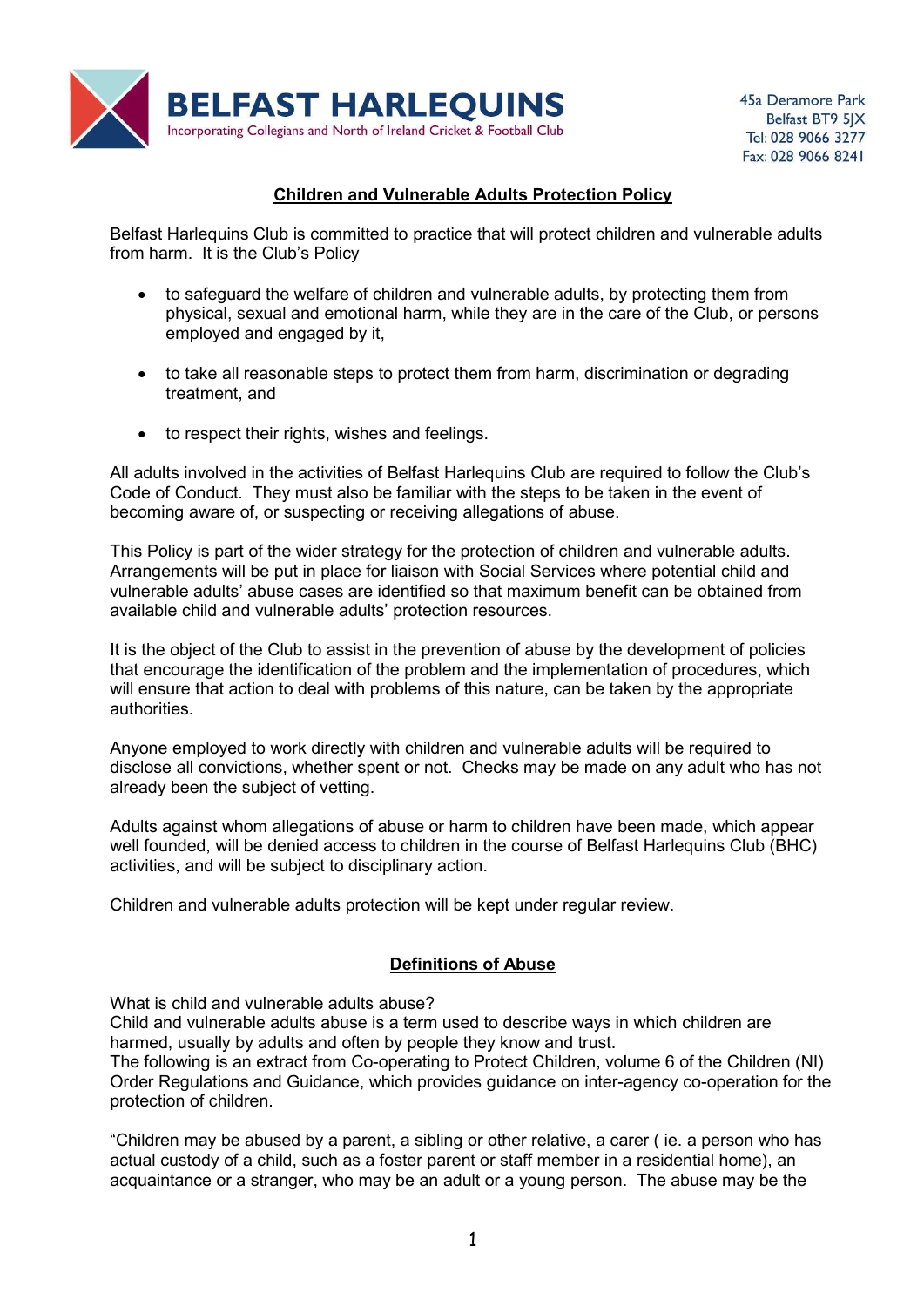

Fax: 028 9066 8241<br>result of a deliberate act or of a failure on the part of a parent or carer to act or to provide proper care, or both.

The abuse may take many forms:

### NEGLECT

The actual or likely persistent or significant neglect of a child, or the failure to protect a child from exposure to any kind of danger, including cold and starvation, or persistent failure to carry out important aspects of care, resulting in the significant impairment of the child's health or development, including non-organic failure to thrive.

## PHYSICAL ABUSE

Actual or likely deliberate physical injury to a child, or wilful or neglectful failure to prevent physical injury or suffering to a child.

## SEXUAL ABUSE

Actual or likely sexual exploitation of a child. The involvement of children and adolescents in sexual activities they do not truly comprehend, to which they are unable to give informed consent or that violate social taboos of family roles.

## EMOTIONAL ABUSE

Actual or likely persistent or significant ill treatment or rejection resulting in severe adverse effects on the emotional, physical and/or behavioural development of a child. All abuse involves some emotional ill-treatment. This is where it is the main, or only form of abuse."

# Recognising and Responding to Abuse

Child abuse is not easy to recognise and it is understood that most sports leaders and responsible adults will not be expert. It is their responsibility to record and report their concerns the Child Protection Officer nominated by the sporting section.

It is not the responsibility of sports leaders to decide whether or not abuse has occurred but it is their responsibility to report.

You *must* refer: you *must not* investigate.

# **Disclosure**

It may happen that a child chooses to confide in a leader or a coach because of A close and trusting relationship which had developed. It is never easy to receive this information and there is no simple set of rules to follow. You should be guided by the following key points:

| DO'S                       | <b>DON'TS</b>                          |
|----------------------------|----------------------------------------|
| Stay calm                  | Do not panic                           |
| Listen and hear. Give time | Do not promise to keep secrets         |
| <b>Believe</b>             | Do not ask leading questions           |
| Reassure                   | Do not make the child repeat the story |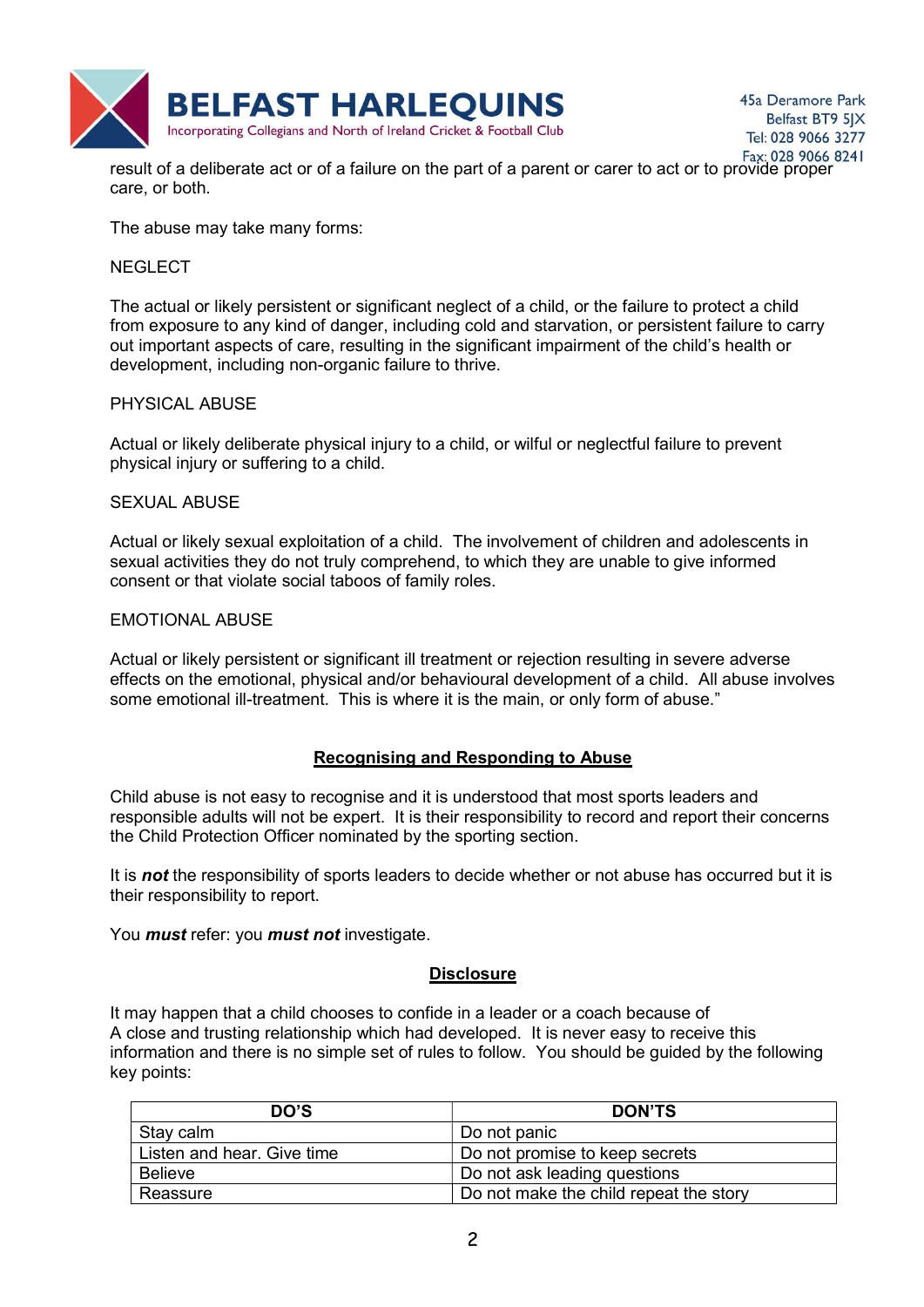

| Record in writing        | <b>EAX UZO ZUOD C</b><br>Do not start to investigate |
|--------------------------|------------------------------------------------------|
| Report                   | Do not delay                                         |
| Record your report       | Do not take sole responsibility                      |
| Maintain confidentiality |                                                      |

# The one thing you MUST NOT do is NOTHING.

# **Confidentiality**

Remember that you must never promise to keep information disclosed to you confidential. It may be in the best interests of the child, or a legal requirement, to report that information. However information relating to concerns should only be communicated on a "need to know" basis. Clear reporting procedures and lines of communication are provided within these guidelines.

# Recording

When recording allegations or suspicions of abuse, it is important to record the facts at the time of receiving information. A useful checklist includes:-

- name of child
- $\bullet$  age
- parents names
- home address and telephone number
- whose concerns?
- Incident which prompted concern
- Any physical, behavioural signs
- Has the child been spoken to? By whom? What was said?
- Has anyone been alleged to be the abuser? Details?
- Has anyone else been consulted?

#### Reporting

All allegations or suspicions are to be referred immediately and directly to the Nominated Child Protection Officer for that sporting section, no matter how insignificant they seem to be, or when they occur.

No investigation or questioning should be undertaken. It is not the responsibility of those working in sport to decide that child abuse is occurring but it is their responsibility to act on any concerns.

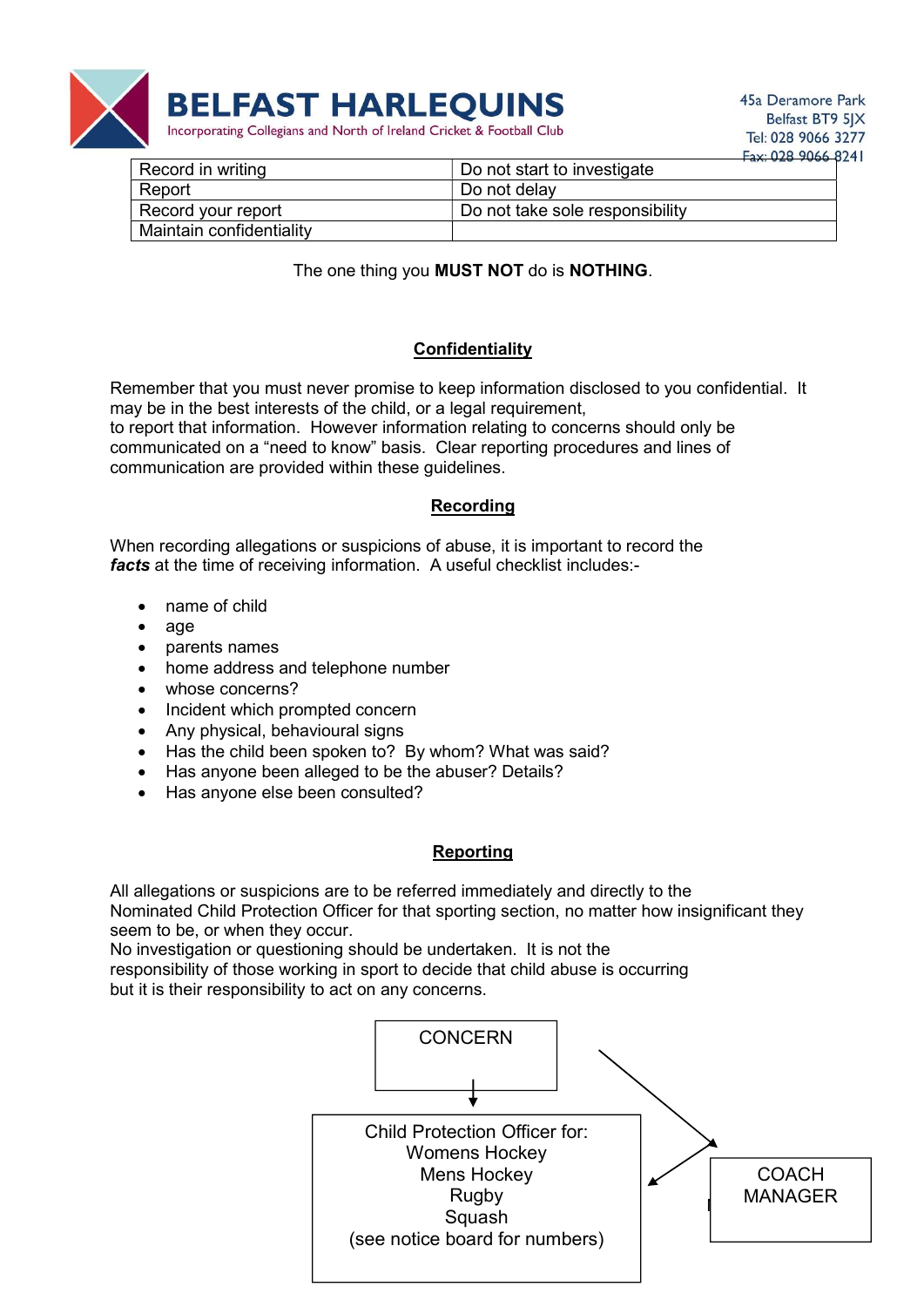



# Recruitment and Selection Procedure

Those who have direct access to children or who are in direct contact with children playing sport will be carefully screened for their suitability to work with them.

# **Employees**

A **Personal disclosure form** will be requested from all applicants, providing information about any past criminal convictions, cautions or cases pending.

An **Interview** will offer the opportunity to check out the accuracy of the Information supplied on the application form, to expand the discussion around areas of interest and to fill in any gaps.

Two References will be sought from each applicant. Referees will be informed that the post entails substantial access to children and will be asked directly as to the applicants suitability for work with children.

ACCESS NI – IDENTITY CHECK may be accessed as a final procedure for those applicants who have been offered conditional posts. A long birth certificate may be required for this to prove identification.

#### Volunteers

It is recognised by the BHC that a vast amount of time, energy and commitment tosport is provided by Volunteers, in fact without these people many activities simply would not take place. Volunteers are drawn from a wide range of people and undertake a wide range of tasks, in fact on some occasions, it may be possible that these people have greater access to children than the coach or manager. For this reason similar procedures to those outlined above may be adopted, though these will vary in approach and intensity according to the position and activity to be undertaken.

# Supervision and Support

All adults engaged in activities on behalf of the BHC should be aware of

- the current Child and Vulnerable Adults Protection Policy and procedures,
- what is expected of them in terms of the Code of Conduct, and
- the procedure for reporting allegations or suspicions of child and vulnerable adults' abuse.

All adults must sign a copy of the Child and Vulnerable Adults Protection Policy document showing that they have received, read and understood it.

A copy of this signed document will be retained by the BHC.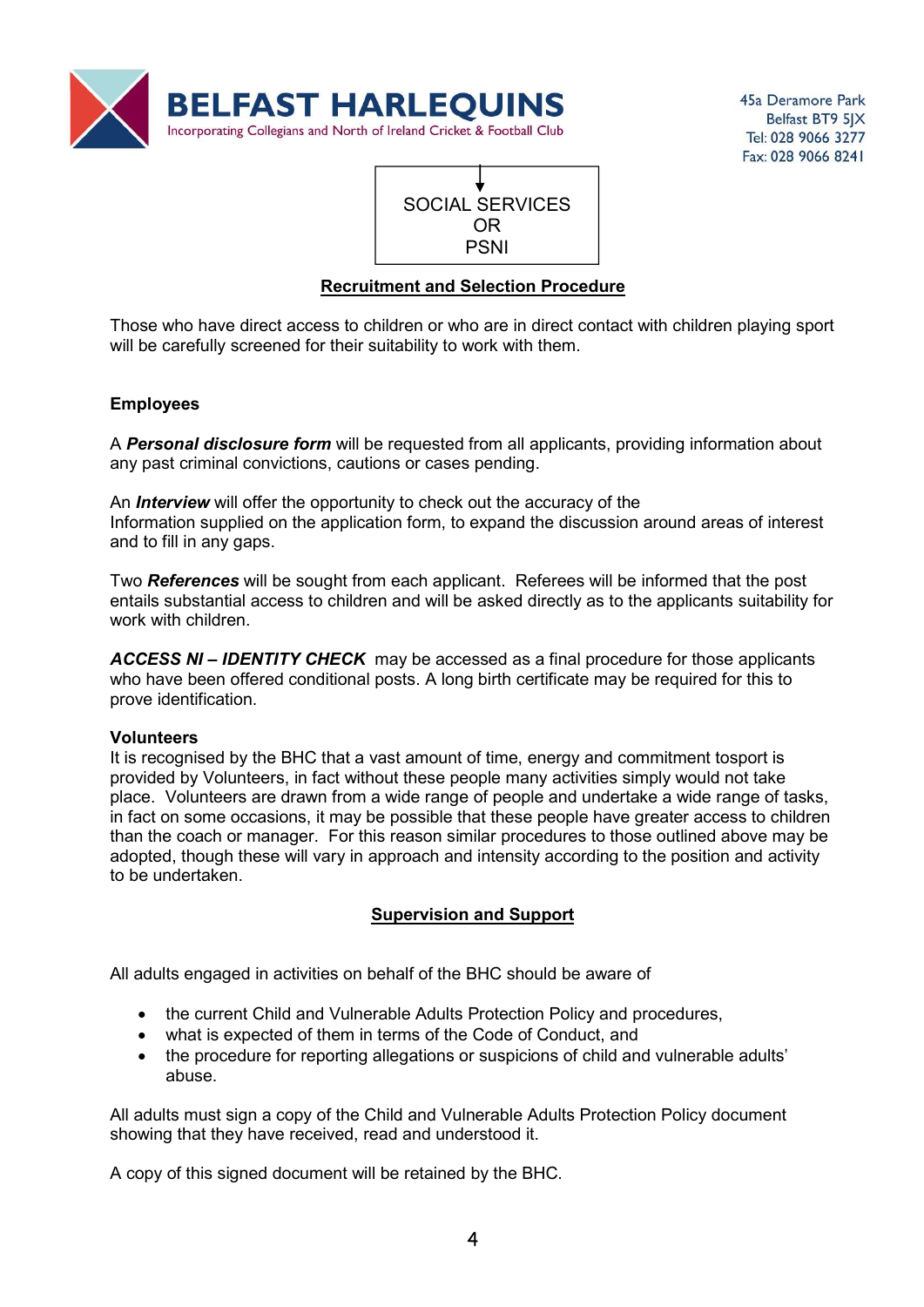

The BHC will put in place

- arrangements to monitor coaching, and in particular some direct supervision of coaching should be provided for,
- opportunities will be provided for children/young people to meet with representatives of the BHC and to express their views on the general standard of sessions, and
- opportunities will be provided for staff and volunteers to express any concerns or anxieties.

# Code of Conduct

- Always be publicly open when working with children and vulnerable adults. Avoid situations where a coach/manager/leader and individual child and vulnerable adults are completely unobserved.
- If physical support is necessary, it should be provided openly. Care is needed as it is difficult to maintain hand position when a child or vulnerable adult is constantly moving. Some parents are becoming increasingly sensitive about manual support and their views should always be considered.
- Where possible, allow parents to take responsibility for their children and vulnerable adults in changing rooms. If groups are to be supervised in changing rooms, always ensure coaches/managers/leaders work in pairs. Encourage an open environment (ie. no secrets).
- Where there are mixed teams away from home, they should always be accompanied by a male and female leader.
- All must respect the rights, dignity and worth of every person and treat everyone equally.
- All must place the well-being and safety of the performer above the development of performance.
- Adults must develop an appropriate working relationship with performers (especially children), based on mutual trust and respect. You must not exert undue influence to obtain personal benefit or reward.
- Performers must be guided and encouraged to accept responsibility for their own behaviour and performance.
- Members involved in coaching should hold an up to date Coaching Award or work directly with someone holding an award. Always make sure that you are working at a level commensurate with your coaching qualification.
- Adults should ensure that the activities which they direct or advocate are appropriate for the age, maturity, experience and the ability of the individual. There should be clarity as to the expectations of all involved (parents should be included where appropriate), a contact may be appropriate. Sessions should include progressions and there should be planning for future sessions.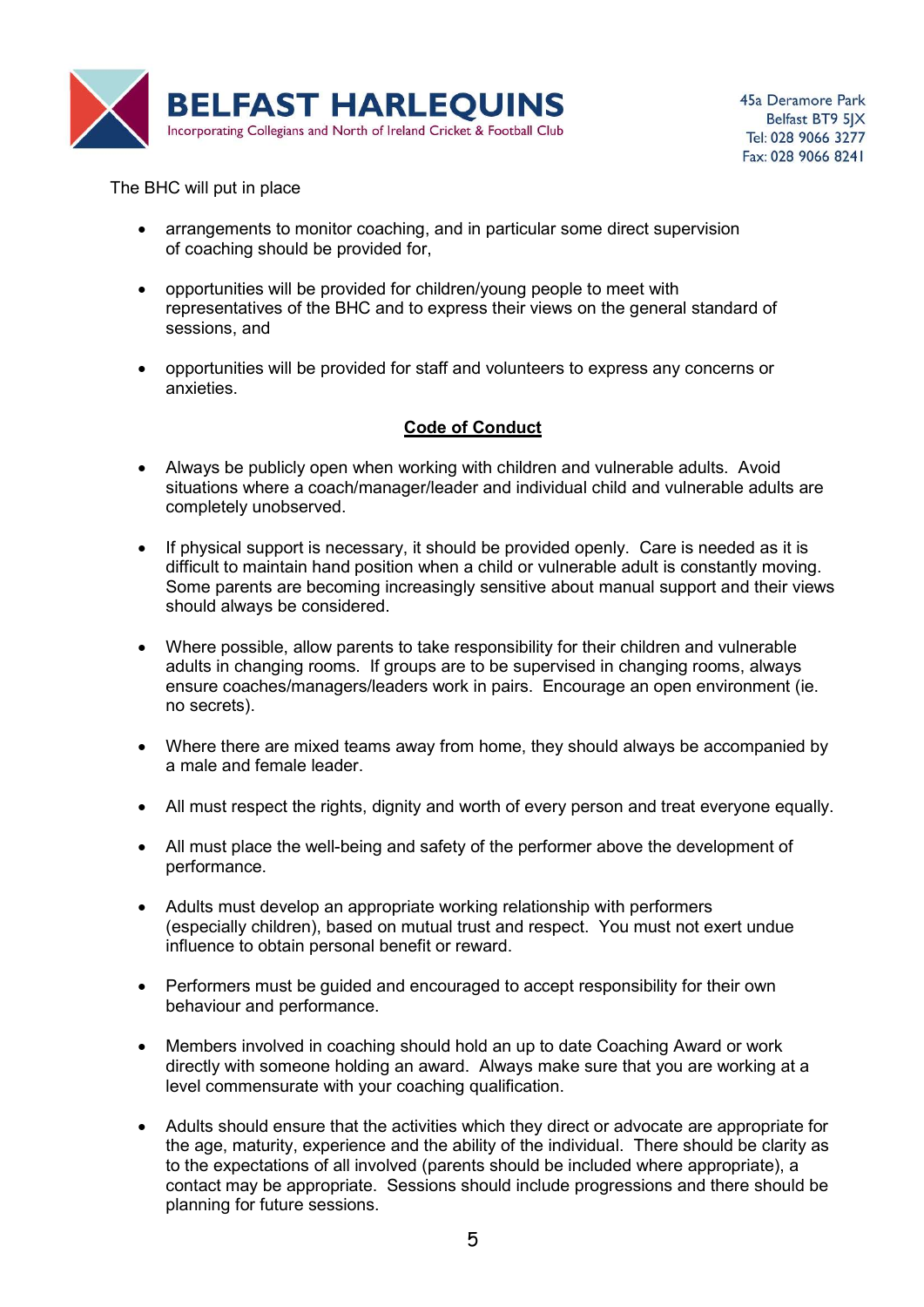

- Members should co-operate fully with other specialists (other coaches, officials, doctors, physiotherapists, umpires, referees) in the best interests of the performer. Ensure players know to inform the coach of any injury or illness.
- All adults should always promote the positive aspects of their sport (eg. Fair play) and never condone rule violations or the use of prohibited substances.
- Members should consistently display high standards of behaviour and appearance.
- Members should prepare players to respond to success and failure in a dignified manner and should be seen to do so themselves.

All members should be aware that it does not make sense to:

- Spend excessive amounts of time alone with children and vulnerable adults away from others
- Take children and vulnerable adults alone on a car journey, however short
- Take children and vulnerable adults to your home where they will be alone with you

If it should arise that such situations are unavoidable they should only take place with the full knowledge of someone in charge and/or a person with parental responsibility for the child or vulnerable adult.

If travelling to an event is necessary, make sure that written permission is given by the parents.

Be aware that normal car insurance *may not* cover the transportation of players to and from events.

Members should never:

- Engage in rough, physical or sexually provocative games, including horseplay,
- Share a room with a child or vulnerable adult.
- Allow or engage in any form of inappropriate touching,
- Allow children or vulnerable adults to use inappropriate language unchallenged,
- Make sexually suggestive comments to a child or vulnerable adult, even in fun,
- Allow allegations made by a child or vulnerable adult to go unchallenged, unrecorded or not acted upon,
- Do things of a personal nature for children or vulnerable adults, which they can do for themselves, and
- Invite or allow children or vulnerable adults to stay with you at your home supervised

# EMERGENCY ACTION/ FIRST AID

All Managers, Coaches and leaders should be prepared with an action plan in the event of an emergency.

This will include:

Access to First Aid equipment